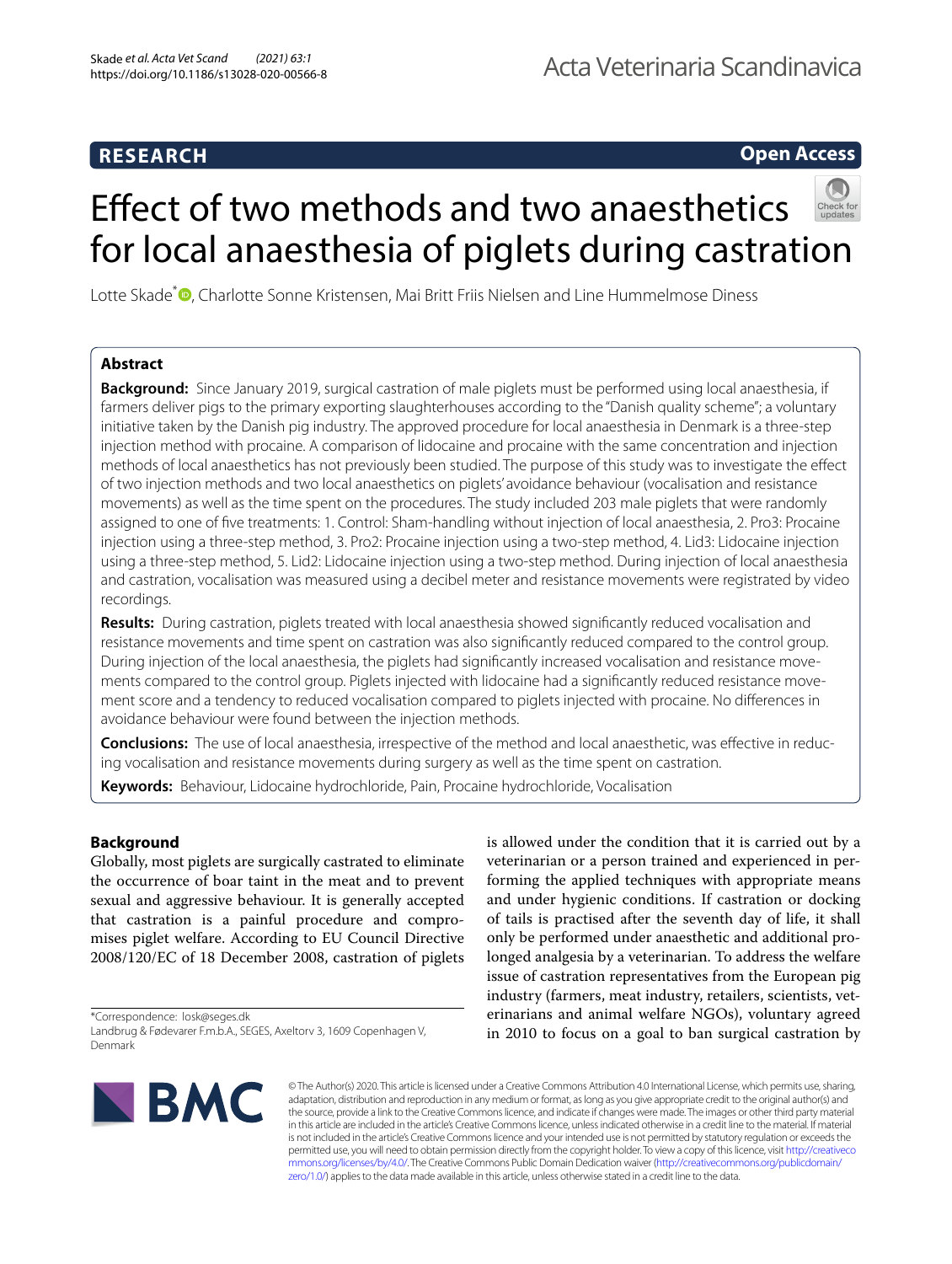the end of 2018. This was stated in the voluntary agreement 'European Declaration on alternatives to surgical castration of pigs'  $[1]$  $[1]$ . The first step of the declaration stipulated that all piglets should receive prolonged pain relief from January 2012, either alone or in combination with an anaesthetic in the form of a general anaesthetic or a local anaesthetic. Even though the primary goal of the declaration—to abandon surgical castration—was not achieved by the end of 2018, several European countries have made a local agreement to ban surgical castration without analgesia and/or anaesthesia [\[2](#page-7-1)].

In Denmark, it has been mandatory for castrated piglets to be treated with prolonged analgesia since 2009, and according to an initiative by the Danish pig industry from January 2019, all male piglets in Denmark should be treated with local anaesthesia prior to castration. In Denmark, the approved method of administering local anaesthesia has been described by the Danish Veterinary and Food Administration [\[3](#page-7-2)], and Danish pig producers and their employees are allowed to administer local anaesthetics themselves after having completed a personal mandatory course.

The evaluation of different analgesia and/or anaesthesia protocols is complicated by difficulties in assessing the perception of pain, since pain is a subjective experience and varies between individuals. In the absence of specifc parameters measuring pain in pigs, increased avoidance behaviour has been identifed as the best indicator of pain [[4\]](#page-7-3). In this study, vocalisation and resistance movements are defned as avoidance behaviour, and both are typical responses that are increased during castration when piglets experience acute pain [\[4](#page-7-3)[–10](#page-7-4)]. However, avoidance behaviour requires careful interpretation, because it is not necessarily a specifc indicator of pain, since vocalisation and resistance movement also increase when the piglets are handled  $[4, 7, 10, 11]$  $[4, 7, 10, 11]$  $[4, 7, 10, 11]$  $[4, 7, 10, 11]$  $[4, 7, 10, 11]$  $[4, 7, 10, 11]$  $[4, 7, 10, 11]$ . The advantage of using vocalisation as an indicator of pain in pigs is that it can be measured objectively by intensity (decibel level) or number of high-frequency calls and has been validated [\[5](#page-7-7)].

Several studies have shown an efect of local anaesthesia applied prior to castration [\[7](#page-7-5), [12](#page-7-8)[–17\]](#page-7-9). However, there is limited research on the most efective injection method

of local anaesthesia for male piglets prior to castration  $[16]$  $[16]$ , and many of the studies do not include a description of the exact injection method (e.g. needle length and direction, place of needle insertion) [[18\]](#page-7-11).

Due to the EU regulation, lidocaine can only be used for piglets in accordance with the cascade rule, because a maximum residue limit (MRL) value for lidocaine has not been defned. Since lidocaine provides a better and more rapid onset of local anaesthesia than achieved using procaine [\[19](#page-7-12)[–21](#page-8-0)], lidocaine is often used for local anaesthesia of piglets. There are indications that lidocaine has an onset of efect of only three minutes after the injection [[22,](#page-8-1) [23](#page-8-2)], whereas an effect is achieved after five minutes with procaine [\[24\]](#page-8-3). Previous studies that have compared lidocaine and procaine do not seem to have considered the diference in the time of onset for the two drugs [[25](#page-8-4), [26\]](#page-8-5).

The purpose of this study was to investigate the effect of two injection methods and two local anaesthetics on piglets' avoidance behaviour (vocalisation and resistance movements) as well as time spent on the procedures in a commercial herd.

# **Methods**

The study was a field trial approved by the Danish Medical Agency (approval number 2019-05-03-08) and was carried out between October and December 2019.

It was conducted on four separate days over a period of two weeks in a Danish conventional herd with approximately 800 sows producing crossbred (Landrace & Yorkshire  $\times$  Duroc) piglets.

#### **Inclusion of piglets**

All healthy male piglets, aged three to seven days, were included. Male piglets with anatomical malformations in the groin area were excluded. The male piglets were weighed and randomly assigned to one of fve groups (Table [1\)](#page-1-0): (1) Control: Sham-handling without injection of local anaesthesia, (2) Pro3: Procaine hydrochloride injection using a three-step method, (3) Pro2: Procaine injection using a two-step method, (4) Lid3: Lidocaine

<span id="page-1-0"></span>**Table 1 Description of the control and four treatment groups combining injection methods and local anaesthetics**

| Group                                   | Control                  | Pro3       | Pro <sub>2</sub> | Lid3       | Lid <sub>2</sub> |
|-----------------------------------------|--------------------------|------------|------------------|------------|------------------|
| Local anaesthesia method                | SHAM                     | Three-step | Two-step         | Three-step | Two-step         |
| Local anaesthesia drug                  | $\overline{\phantom{0}}$ | Procaine   | Procaine         | Lidocaine  | Lidocaine        |
| Volume per testicle (mL)                |                          | Max 0.5    | Max 0.3          | Max 0.5    | Max 0.3          |
| Time from injection to castration (min) | Min. 3                   |            |                  |            |                  |

SHAM piglets were placed in the castration bench, the testicles were held in position, but no local anaesthetic was applied (sham-anaesthetised)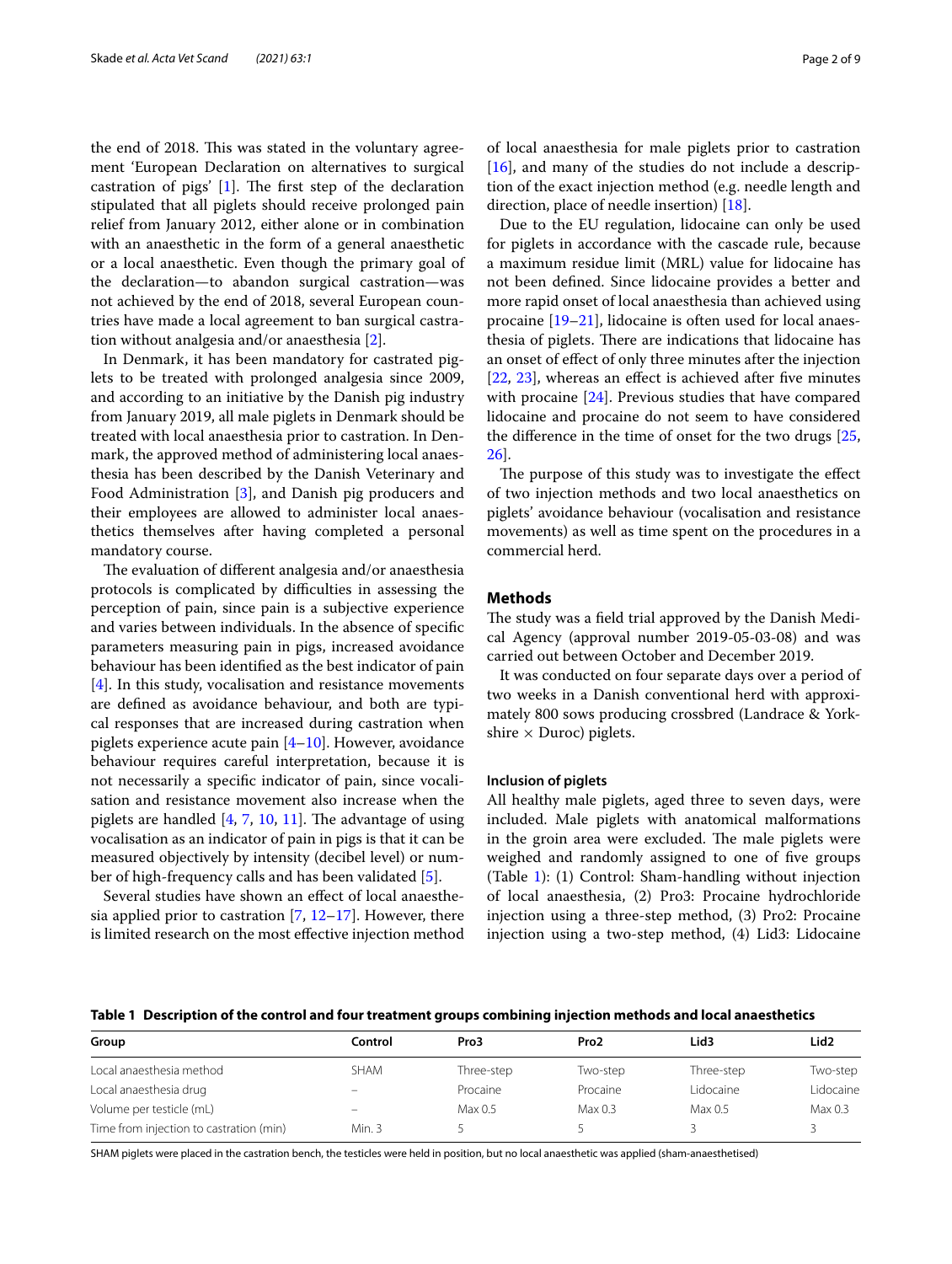injection using a three-step method, (5) Lid2: Lidocaine hydrochloride injection using a two-step method.

## **Interventions**

Throughout the entire study, all piglets were handled by the same two veterinarians, who were not blinded to the treatment protocol for practical reasons. The administration of the local anaesthetic and the castration were performed by the same veterinarian in every treatment. No other routine treatments (e.g. iron injection or coccidiosis treatment) were given on the day of castration, besides nonsteroidal anti-infammatory drugs (NSAIDs), which were given to all piglets immediately after castration. Ear tagging of the piglets was carried out the day before castration.

Male piglets were collected by litter in a cart and moved to a quieter room outside the farrowing unit. The piglets were kept in the cart with their litter mates between the local anaesthesia injection and the castration.

The procedure was divided into two phases: phase  $(1)$ the sham-handling/local anaesthesia, and phase (2) the castration (Table [1\)](#page-1-0). In phase 1, the piglets in the treatment groups were injected with a local anaesthetic, and the control piglets were handled in the same way, but without injection of the local anaesthetic (sham-handling) [[6,](#page-7-13) [9,](#page-7-14) [10](#page-7-4), [26](#page-8-5), [27](#page-8-6)]. In phase 2, all piglets, regardless of group, were castrated in the same way. During both phases, the piglets were restrained in a castration bench.

# **Local anaesthesia injection (Phase 1)**

The applied local anaesthetics were either procaine hydrochloride 2% solution (Procamidor Vet., 20 mg/mL, Richter Pharma AG, Austria) in groups Pro3 and Pro2 or lidocaine hydrochloride 2% solution (Xylocain®, 20 mg/ mL, Aspen Pharma Trading Limited, Ireland) in groups Lid3 and Lid2. Neither of the local anaesthetic solutions contained adrenalin, because vasoconstrictors can modify the efect of the local anaesthetic [[21](#page-8-0)].

The local anaesthetic was applied using an automatic syringe (HSW Eco-Matic, 0.5 mL) with a 25G needle  $(0.5 \text{ mm} \times 1.6 \text{ mm}, \text{ BD}$  Microlance<sup>™</sup> 3, Becton, Dickinson and Company). Needles were changed between each piglet.

The three-step method was applied to the piglets in groups Pro3 and Lid3. When the piglet was restrained on its back in the castration bench, the skin over the testicle was tightened to expose the testicle and hold in position in the scrotum. The needle was inserted directly into the spermatic cord (intrafunicularly), through the skin and testicle. This was achieved by aiming the needle towards a point between the highest point of the shoulder blades on the opposite foreleg. A volume of 0.5 mL of the local anaesthetic was then applied, while the needle was

simultaneously being withdrawn in order to distribute the volume of the local anaesthetic evenly in a line from the spermatic cord to the surface of the skin. This was carried out for each testicle.

The two-step method was applied to the piglets in groups Pro2 and Lid2. As with the three-step method, the piglet was restrained in the castration bench, the testicle was held in position and the needle was aimed in direction of the highest point of the shoulder blades on the opposite foreleg. The needle was inserted to only half its length, so that the tip of the needle was positioned intratesticularly. A volume of 0.3 mL of the local anaesthetic was then carefully applied, while the needle was simultaneously being withdrawn, also in order to distribute the volume of the local anaesthetic evenly in a line from the testicles to the surface of the skin. This was carried out for each testicle.

## **Castration (Phase 2)**

Phase 2 was the castration, which was performed in accordance with established procedures under housing unit conditions, as described in Prunier [\[28\]](#page-8-7), using a scalpel to make the skin incision and cut the spermatic cord.

Due to diferences in the time of onset for each drug, the time between the phases varied. The piglets stayed in the cart between injection of local anaesthesia and the castration. Control piglets were castrated at least three minutes after phase 1. The piglets treated with lidocaine (Lid3 and Lid2) were castrated after three minutes, while the piglets treated with procaine (Pro3 and Pro2) were castrated after fve minutes.

### **Vocalisation**

During both phases, vocalisation was measured using a decibel meter (2237 Controller, Integrating Sound Level Meter, from Brüel and Kjær), which was placed 10 cm from the piglet's snout. All measurements were conducted by the same veterinarian and both the average decibel level  $(dB(A)<sub>avg</sub>)$  and the maximum decibel level  $(dB(A)<sub>max</sub>)$  were measured. The decibel levels were measured for a period of ten seconds for phase 1 and 30 s for phase 2, because these were the estimated time required to perform the procedures.

# **Resistance movements**

A camera was used to record the handling of the piglets in phase 1 and phase 2 in order to facilitate the evaluation of the resistance movements and to allow them to be evaluated by an observer. The observer was blinded to the treatment groups of the piglets (whether the piglets were anaesthetized or not and which method was applied) during the evaluation of all the video recordings from phase 2, which were the frst video recordings to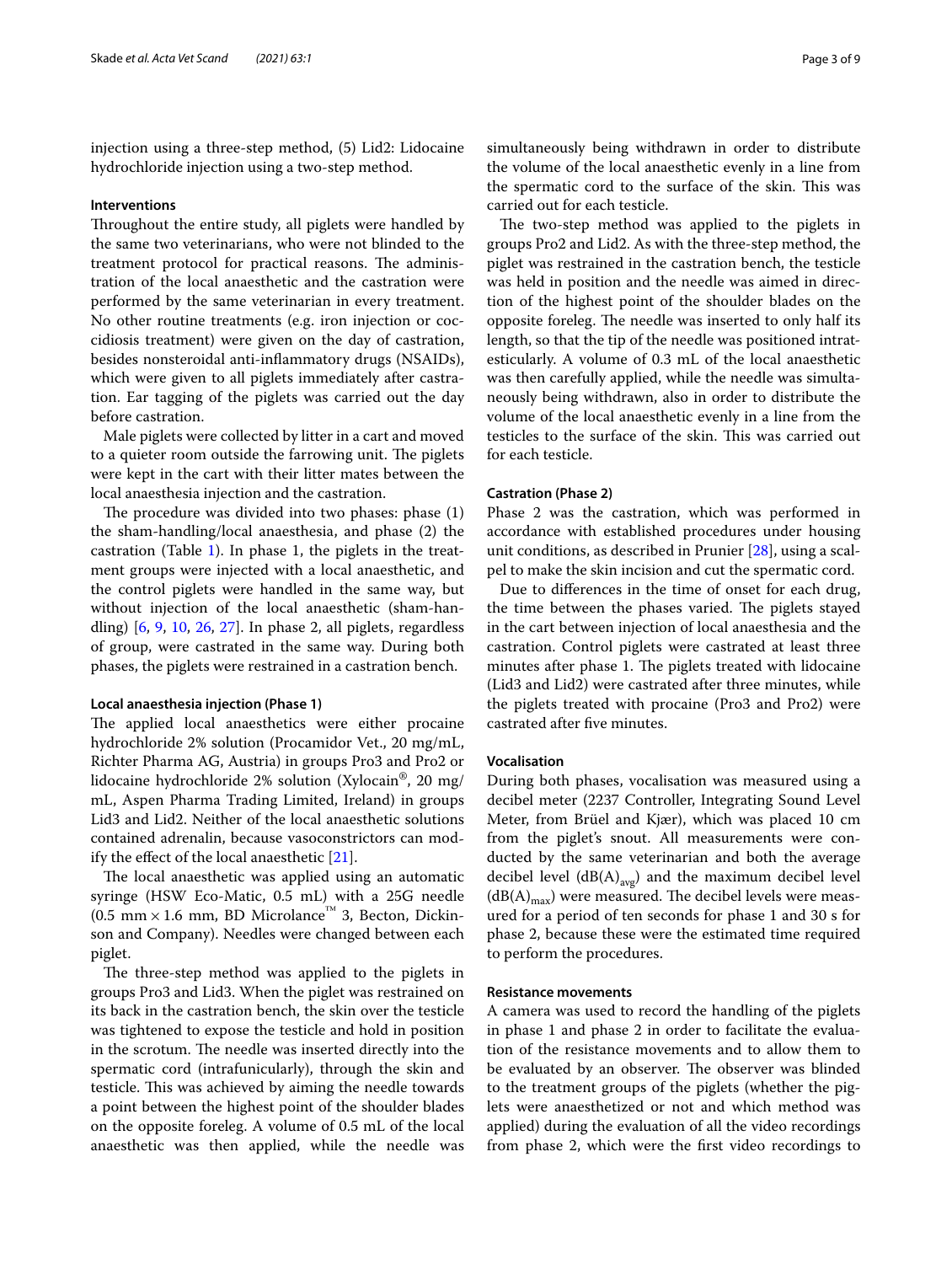be evaluated. During evaluation of the video recordings from phase 1, the observer could not be blinded because the diferences in the injection methods were visible on the video recordings.

The resistance movements were evaluated as follows: level  $1=$ no intensity (no movement), level  $2=$ low intensity (one to three movements of the foreleg), and level  $3 =$ high intensity (>three movements of the foreleg, hind leg and/or body). The ranks are modified after the study by Leidig et al. [\[7](#page-7-5)]. Every piglet was evaluated four times in each phase (Table [2](#page-3-0)), and the average of these four evaluations resulted in the resistance movement score. The resistance movement score could thus assume a decimal number between 1 and 3. For example, during phase 1, the resistance movements in each of the four time intervals were evaluated to be 1, while the resistance movements during phase 2 were evaluated to be 1, 3, 3, and 2 in the four time intervals, respectively. The resistance movement scores for phases 1 and 2 were therefore 1.0 and 2.25, respectively.

## **Time consumption**

The time spent on the injection of local anaesthesia in phase 1 and castration in phase 2 was evaluated using the video recordings. In phase 1, the time was measured from the insertion of the needle in the frst testicle and until the needle had been removed from the piglet after the injection in the other testicle. In phase 2, the time was measured from the incision in the skin until both testicles had been removed.

### **Statistical analysis**

The study was designed as a two-factor trial (drug and injection method) to show a diference in vocalisation at 10 dB(A) between the two factors. In a preliminary trial, the spread was measured as 20 dB(A). In a two-samples t-test with alpha set at 0.025, 80 animals are required per factor, which is 40 per group, resulting in a total of 200  $(5 \times 40)$ .

The sound level (decibel) was calculated as both the average and maximum during the measuring period. Both parts were analysed in a linear model, with drug and method as explanatory variables, and the piglets' weight as covariate and litter as random efect.

The resistance movements were analysed as binary outcomes, with level 1 (no resistance movement) compared to levels 2 and 3 (resistance movements) in a logistic model with a link=logit function, with model and drug as response variables, and the piglet's weight as covariate and repeated measurements in the group. The resistance movement score and time consumption were analysed in a linear model, with drug and method as explanatory variables, the piglet's weight as covariate and repeated measurements in the group.

Separate analyses were conducted for phase 1 and phase 2. These were performed using  $SAS^{\circledast}$  software, Version 9.4 (Copyright © 2014, SAS Institute Inc, Cary, NC, USA) and applying a signifcance level of 5%.

#### **Results**

A total of 215 piglets from 35 diferent litters were initially ear tagged. Five piglets were excluded due to illthrift or anatomical malformations in the groin area. Seven piglets were excluded due to incomplete data acquisition.

Vocalisation was measured during phases 1 and 2 (Table [4](#page-4-0)). Video recordings for subsequent evaluation of resistance movements during phase 1 and phase 2 were recorded for 150 piglets (Table [5\)](#page-4-1). Initially, recordings were made for all piglets, but recordings from 53 piglets were lost because of technical issues with fle transfer to computer.

Table [3](#page-4-2) shows the distribution of the piglets among the groups and descriptive statistics regarding their weights.

#### **Vocalisation**

In phase 1, the  $dB(A)_{avg}$  and  $dB(A)_{max}$  were higher in the treatment groups than the control group  $(P=0.02$  and P<0.01, respectively) (Table [4\)](#page-4-0). In phase 2, the  $dB(A)_{avg}$ and  $dB(A)_{max}$  were lower in the treatment groups than the control group  $(P < 0.01)$ .

The lowest  $dB(A)_{max}$  was measured in the control piglets during phase 1. In contrary, the highest dB(A)avg and dB(A)max was measured in the control piglets during phase 2. During phase 2, the piglets in groups Pro3 and Lid3 vocalised at the same  $dB(A)_{avg}$  level as the control piglets when they were sham-handled during phase 1.

<span id="page-3-0"></span>**Table 2 Defnition of time intervals during phase 1 and phase 2, where resistance movements were scored**

| Time interval | Phase 1 (local anaesthesia)           | Phase 2 (castration)                               |
|---------------|---------------------------------------|----------------------------------------------------|
|               | Injection in testicle 1               | Incision in scrotum above testicle                 |
|               | Between injections                    | Extraction of testicles                            |
|               | Injection in testicle 2               | Removal of testicles by cutting the spermatic cord |
| 4             | Five seconds after the last injection | Five seconds after the end of castration           |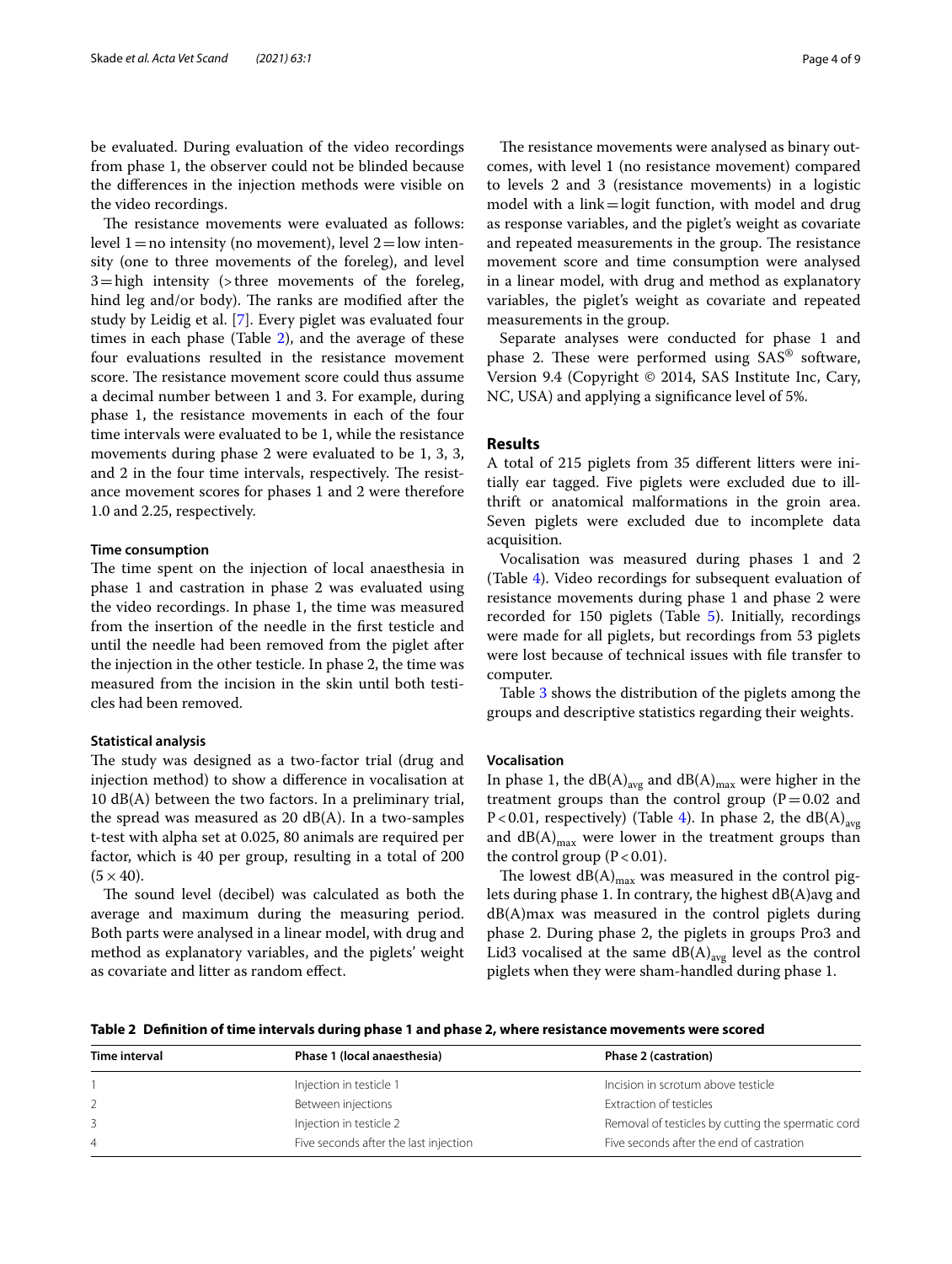# <span id="page-4-2"></span>**Table 3 Weight of piglets in groups with respect to measurement of vocalisation and number of resistance movements**

|                      |         |      |                  |                  | Lid <sub>2</sub> |  |
|----------------------|---------|------|------------------|------------------|------------------|--|
| Group                | Control | Pro3 | Pro <sub>2</sub> | Lid <sub>3</sub> |                  |  |
| Vocalisation         |         |      |                  |                  |                  |  |
| Ν                    | 43      | 42   | 38               | 40               | 40               |  |
| Weight, kg           | 2.38    | 2.36 | 2.31             | 2.33             | 2.48             |  |
| Standard deviation   | 0.52    | 0.48 | 0.57             | 0.47             | 0.52             |  |
| Resistance movements |         |      |                  |                  |                  |  |
| Ν                    | 31      | 30   | 27               | 29               | 33               |  |
| Weight, kg           | 2.40    | 2.36 | 2.32             | 2.37             | 2.53             |  |
| SD                   | 0.52    | 0.51 | 0.56             | 0.50             | 0.53             |  |

*Pro3* treatment with three-step injection with procaine, *Pro2* treatment with two-step injection with procaine, *Lid3* treatment with three-step injection with lidocaine, *Lid2* treatment with two-step injection with lidocaine

Local anaesthesia administered by the two-step method (Pro2 and Lid2) or three-step method (Pro3 and Lid3) caused no diference in piglets' vocalisation, either during phase 1 or phase 2.

Injection with procaine (Pro3 and Pro2) tended to cause a higher vocalisation compared to injection with lidocaine (Lid3 and Lid2) in phase 1, but there was no difference in piglets' vocalisation during phase 2 (Table [4\)](#page-4-0).

# **Resistance movements**

In phase 1, a signifcantly lower resistance movement score was found for the control group compared with the treatment groups (Table [5](#page-4-1)). Moreover, the piglets had a signifcantly higher resistance movement score during injection with procaine compared to injection with lidocaine based on the resistance movement score (Pro2 and Pro3 compared with Lid2 and Lid3) in phase 1 ( $P=0.02$ ).

# <span id="page-4-0"></span>**Table 4 Vocalisation during phase 1 and phase 2**

| Group                | Groups                               |      |                  |                  |                  |     | P values              |                         |                        |  |
|----------------------|--------------------------------------|------|------------------|------------------|------------------|-----|-----------------------|-------------------------|------------------------|--|
|                      | Control                              | Pro3 | Pro <sub>2</sub> | Lid <sub>3</sub> | Lid <sub>2</sub> |     | Treatment/<br>control | Two-step/three-<br>step | Lidocaine/<br>procaine |  |
|                      | Phase 1 (local anaesthesia/handling) |      |                  |                  |                  |     |                       |                         |                        |  |
| $dB(A)_{avg}$        | 67                                   | 74   | 75               | 71               | 70               | 2.1 | 0.02                  | 0.98                    | 0.07                   |  |
| $dB(A)_{max}$        | 86                                   | 94   | 96               | 92               | 91               | 2.1 | < 0.01                | 0.99                    | 0.07                   |  |
| Phase 2 (Castration) |                                      |      |                  |                  |                  |     |                       |                         |                        |  |
| $dB(A)_{\text{avg}}$ | 77                                   | 67   | 70               | 67               | 68               | 1.5 | < 0.01                | 0.08                    | 0.44                   |  |
| $dB(A)_{max}$        | 101                                  | 92   | 94               | 92               | 94               | 1.5 | < 0.01                | 0.19                    | 0.77                   |  |

*SE* standard error, *dB(A)<sub>ava</sub>* mean decibel(A), dB(A)<sub>max</sub> decibel(A), *Pro3* treatment with three-step injection with procaine, *Pro2* treatment with two-step injection with procaine, *Lid3* treatment with three-step injection with lidocaine, *Lid2* treatment with two-step injection with lidocaine

# <span id="page-4-1"></span>**Table 5 Number of piglets without resistance movements, resistance movement score and time consumption during phase 1 and phase 2**

|                                                              | Groups  |      |      |      |                  | <b>SE</b>     | P values              |                         |                        |
|--------------------------------------------------------------|---------|------|------|------|------------------|---------------|-----------------------|-------------------------|------------------------|
|                                                              | Control | Pro3 | Pro2 | Lid3 | Lid <sub>2</sub> |               | Treatment/<br>control | Two-step/<br>three-step | Lidocaine/<br>procaine |
| Phase 1 (local anaesthesia/handling)                         |         |      |      |      |                  |               |                       |                         |                        |
| Testicle 1, % piglets without resistance movements (level 1) | 98      | 67   | 59   | 65   | 76               | $\Omega$ .    | < 0.01                | 0.82                    | 0.31                   |
| Testicle 2, % piglets without resistance movements (level 1) | 90      | 57   | 56   | 69   | 70               | 1.0           | < 0.01                | 0.99                    | 0.13                   |
| Resistance movement score                                    | 1.2     | 1.7  | 1.9  | 1.6  | 1.5              | 0.1           | < 0.01                | 0.88                    | 0.02                   |
| Time consumption, sec                                        | 3.2     | 6.1  | 5.7  | 5.5  | 5.1              | 0.3           | < 0.01                | 0.07                    | 0.03                   |
| Phase 2 (castration)                                         |         |      |      |      |                  |               |                       |                         |                        |
| Incision in skin, % piglets without resistance movements     | 20      | 67   | 65   | 79   | 63               | 8             | < 0.01                | 0.27                    | 0.59                   |
| Removal of testicles, % piglets without resistance movements | 6       | 29   | 31   | 36   | 52               | 9             | < 0.01                | 0.30                    | 0.16                   |
| Resistance movement score                                    | 2.3     | 1.8  | 1.9  | 1.8  | 1.7              | $()$ . 1      | < 0.01                | 0.99                    | 0.15                   |
| Time consumption, sec                                        | 15      | 14   | 14   | 13   | 14               | $\mathcal{A}$ | 0.04                  | 0.34                    | 0.36                   |

*SE* standard error, *Pro3* treatment with three-step injection with procaine, *Pro2* treatment with two-step injection with procaine, *Lid3* treatment with three-step injection with lidocaine, *Lid2* treatment with two-step injection with lidocaine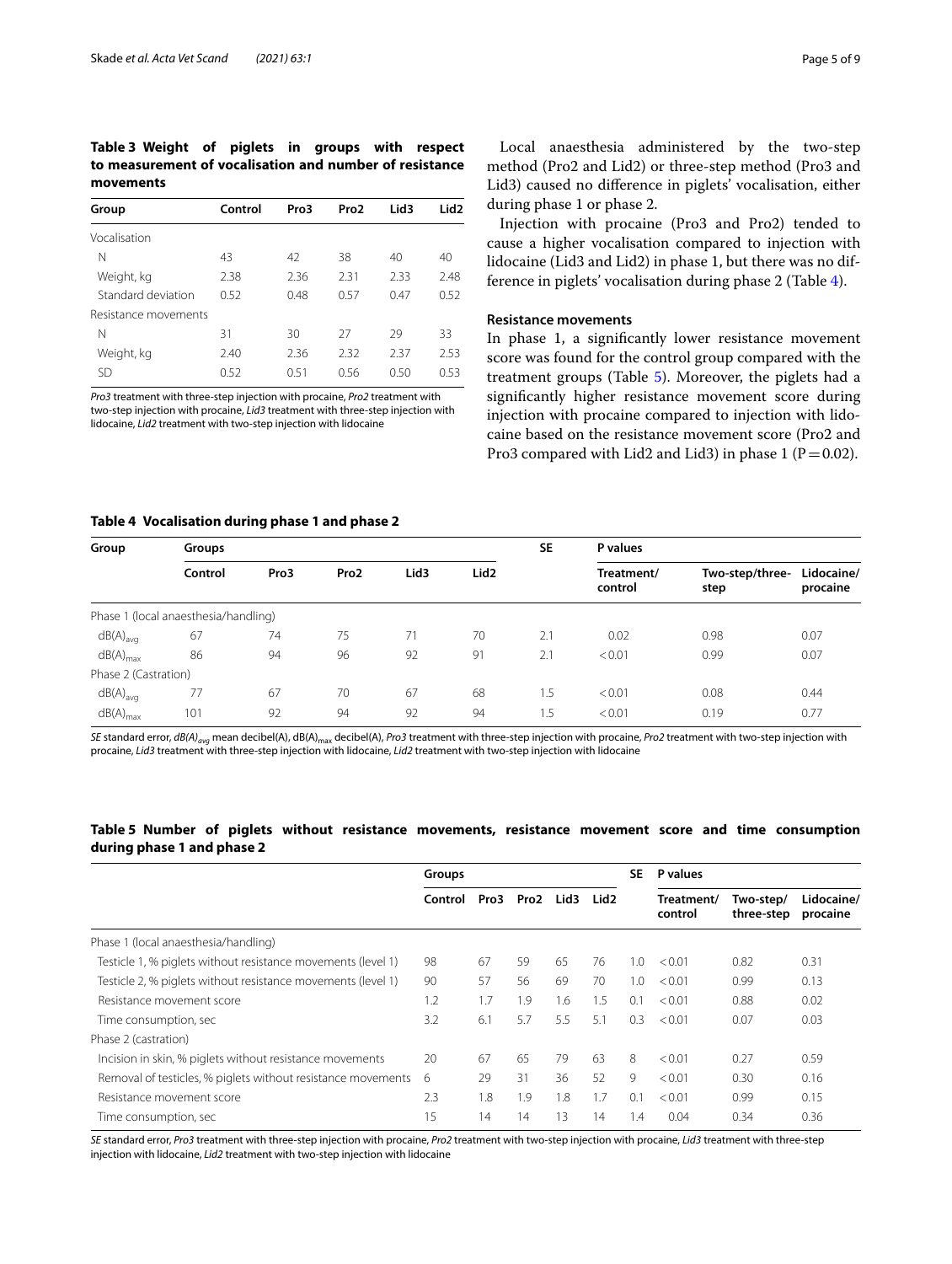During phase 2, a signifcantly increased number of piglets with resistance movements during incision in the skin and removal of testicles  $(P < 0.01)$  and a significantly higher resistance movement score  $(P<0.01)$  were found for the control group compared to the treatment groups. No diferences in the number of piglets with resistance movements during incision in the skin and removal of testicles or the resistance movement score were found when comparing the four diferent treatment groups (Pro3 and Lid3 compared with Pro2 and Lid2; Pro3 and Pro2 compared with Lid3 and Lid2; Table [5\)](#page-4-1).

#### **Time consumption**

It took an average of 5.6 s to administer the local anaesthetic per piglet in the treatment groups independently of the method or drug used for the injection (Table [5](#page-4-1)). Injecting the lidocaine was faster than injecting the procaine ( $P=0.03$ ), and the two-step method tended to be faster than the three-step method  $(P=0.07;$  Table [5](#page-4-1)). On average, the castration of the piglets in the treatment groups took 14 s to perform, which is one second faster than the castration of the control piglets  $(P < 0.01)$ .

# **Discussion**

The results showed that local anaesthesia applied with a 25G needle reduced avoidance behaviour (vocalisation and resistance movement) during castration of piglets in the treatment groups compared to control piglets. Local anaesthesia should therefore continue to be used as a routine procedure every time male piglets are castrated.

Several studies have found that male piglets locally anaesthetised by injection experience considerably less pain during castration, assessed by decreased vocalisation and resistance movements compared to piglets castrated without local anaesthesia [\[6](#page-7-13), [7,](#page-7-5) [12,](#page-7-8) [14](#page-7-15), [15](#page-7-16), [29\]](#page-8-8). Only few studies have assessed the pain during injection of the local anaesthesia by behaviour or physiologic measures  $[7, 12, 13, 25]$  $[7, 12, 13, 25]$  $[7, 12, 13, 25]$  $[7, 12, 13, 25]$  $[7, 12, 13, 25]$  $[7, 12, 13, 25]$  $[7, 12, 13, 25]$  $[7, 12, 13, 25]$ . To our knowledge, this study is the first to investigate injected local anaesthetics using the same injection methods and drug concentrations.

The two-step injection method is possibly more convenient to use than the three-step injection method, as it tended to be faster and used a reduced volume of local anaesthetic, though it had the same analgesic efect as the three-step injection method. A comparable study of two injection methods [\[13](#page-7-17)] did not fnd a diference in physiological indicators for stress or pain (blood pressure, pulse rate or EEG) when the piglets were injected intrafunicularly and intratesticularly, and therefore they recommended intratesticular injection.

Irrespective of which local anaesthetic used in the study, no diference was found on the locally anaesthetised piglets' avoidance behaviour during castration. This is probably because the diference in the local anaesthetic's time of onset were considered. In the herdsmen's daily work, other tasks such as ear tagging, treatment with coccidiostats, tail docking and vaccination are usually carried out in the waiting period between the administration of local anaesthesia and the castration. Herds requiring only few tasks to be carried out in this waiting period would beneft from using a local anaesthetic with a shorter time of onset.

We used a much fner needle (25G) than usually for local anaesthesia injection of piglets before castration, because smaller needle diameters have shown to minimise the pain caused by the needle insertion in piglets  $[18]$  $[18]$  and in humans  $[30]$  $[30]$  $[30]$ . Besides the pain caused by insertion of the needle, pain of injection may also result from the tension or pressure created in the injected tissue, which depends on several factors, such as the injection volume, speed, tissue density, and the viscosity of products [[31](#page-8-10), [32\]](#page-8-11). Efforts to minimise excessive tension in the tissue were made by limiting the volume of the local anaesthetic applied and dispersing the volume evenly across a larger area by injecting at the same time as withdrawing the needle. To standardise the injection speed as much as possible, all injections were carried out by the same veterinarian. As we were not able to fully prevent discomfort of injection, it should be investigated if the discomfort of injection can be further reduced by adjusting injection volumes, speeds, and needle sizes.

It is remarkable that the level of vocalisation during the castration of piglets treated with local anaesthetics is equal to the vocalisation of the control piglets when being sham-handled. This finding is in accordance with results of previous studies [[6](#page-7-13), [15](#page-7-16), [29,](#page-8-8) [33](#page-8-12)]. Based on this, it can be considered that the level of the piglet's discomfort is identical, irrespective of whether it is restrained or castrated under local anaesthesia.

The reduction in vocalisation, which was 10  $dB(A)_{avg}$ during castration (phase 2) when comparing treated piglets with control piglets, corresponds to a 90% reduction of the sound level, since sound is measured on a logarithmic scale. However, the diference between the measurement of sound and the perception of sound means that the reduction in vocalisation cannot necessarily be heard during routine activities in a commercial herd [\[34](#page-8-13)]. Reducing the level by 3 dB corresponds to reducing the sound pressure by half, but it is necessary to reduce the level by at least 10 dB for the perception of the sound to be reduced by half [[35\]](#page-8-14).

Increased vocalisation was observed during the administration of the local anaesthetic, although it was both lower and of less duration than the vocalisation during castration. The increased vocal responses during intrafunicular or intratesticular injection of anaesthetics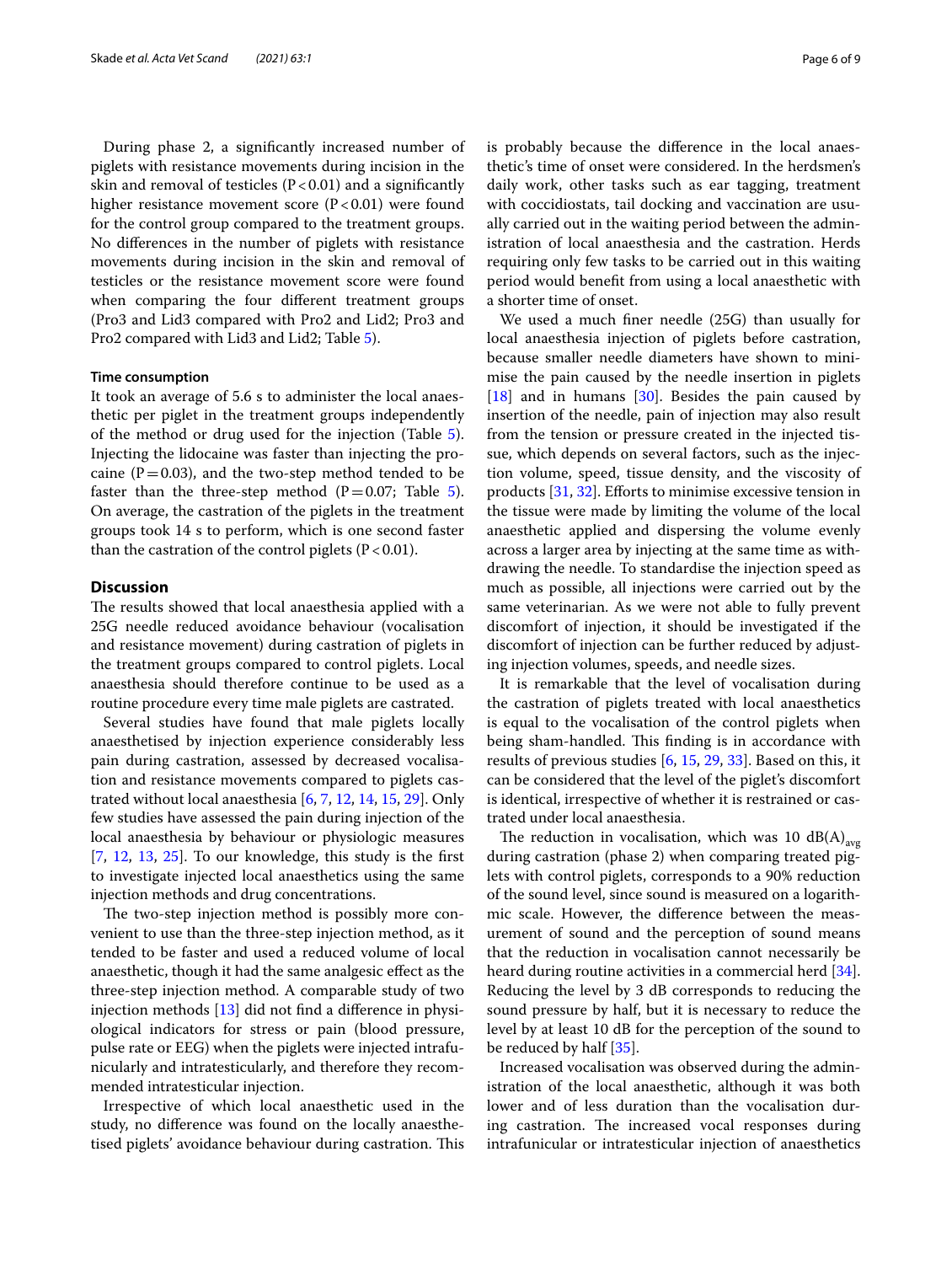correspond to results observed in other studies [\[6](#page-7-13), [7](#page-7-5), [12](#page-7-8), [13,](#page-7-17) [25](#page-8-4)], where behaviour or nociceptive responses were found to be increased during injection, but also indicate that the level of discomfort experienced during local anaesthesia is lower than the level of pain experienced by control piglets during castration.

Regarding resistance movements, the locally anaesthetised piglets had a lower resistance movement score than the control piglets during castration, substantiating that locally anaesthetised piglets experience less pain during castration.

The scrotum, testicles and adjacent structures have a complex nerve supply  $[28]$  $[28]$ . The nerve supply to the scrotum originates from branches of the pudendal nerve and cutaneous nerves. The testicles and epididymis are innervated by nerves from the testicular plexus which travel along with the gonadal vessels in the spermatic cord. The innervation of the cremaster muscle and the vaginal tunic originates from the genitofemoral nerve, from which the genital branch of the nerve passes through the inguinal ring with the spermatic cord to the specifed structures [\[36](#page-8-15), [37](#page-8-16)]. It is known that pulling and cutting of the spermatic cord and cremaster muscle causes most pain to piglets when castrated  $[9, 12, 27]$  $[9, 12, 27]$  $[9, 12, 27]$  $[9, 12, 27]$  $[9, 12, 27]$  $[9, 12, 27]$  $[9, 12, 27]$ , requiring a sufficient local anaesthesia of both structures. Unfortunately, Ranheim et al. [[22\]](#page-8-1) showed, when local anaesthesia was injected intratesticularly, it dispersed proximal in the spermatic cord where the nerve supply to the testicle and epididymis is present, but not readily dispersed through the vaginal tunic to the cremaster muscle. Therefore, an inadequate local anaesthesia of the cremaster muscle and the vaginal tunic is probably the reason that resistance movements were observed from 48–71% of the anaesthetised piglets while the testicles were removed in this study. But even though most of the piglets made resistance movements, the resistance movement score and vocalisation had a lower intensity indicating less pain, when the testicles were removed compared to the control piglets. Further investigations should be conducted to determine how to prevent pain when severing the cremaster muscle.

In phase 1, piglets injected with procaine were evaluated as having a higher resistance movement score, indicating that injecting procaine caused greater discomfort in the piglets than injecting lidocaine. While Zankl et al. [[26\]](#page-8-5) did not find a difference between injection of anaesthetics and methods evaluated by serum cortisol concentrations, Hofmann et al. [\[25](#page-8-4)] and Rauh et al. [\[12](#page-7-8)] found a diference corresponding to our results, indicating that procaine causes greater discomfort in the piglets.

The resistance movements were evaluated by a single observer to avoid inter-observer bias. The intensity was only evaluated in three ranks, based on numbers of movements of the legs, which is very easy to observe. Before starting to evaluate the video recordings from phase 2, the observer was trained to recognise the three ranks, and before the observer moved on to evaluation of video recordings from phase 1, the training was repeated to improve intra-observer reliability.

The time spent in the castration bench could have an impact on the occurrence of resistance movements. Apart from the Lid3 group, an increased number of piglets were observed with resistance movements from the injection in the frst testicle to the injection in the second testicle during phase 1. Since this was also observed in the control group, where the piglets were only subjected to sham-handling, it indicates that the piglets' reaction increases with the time spent lying in the castration bench.

Injecting lidocaine was 0.6 s faster than injecting with procaine, regardless of the method used and the volume injected. Since the piglets also moved less when being injected with lidocaine, it is hypothesised that injection with lidocaine causes less pain than injection with procaine (Table [5\)](#page-4-1). However, it is also a possibility that the decreased injection time caused a decreased resistance movement, because the piglet had less time to move.

It is recommended to investigate how diferent concentrations and/or the addition of adrenaline to the local anaesthetic can afect the time of onset and the duration time when castrating male piglets to ensure that the processing time is used efectively to provide maximum beneft of the local anaesthesia in the piglets.

This study focused exclusively on the effect of local anaesthetics during injection and castration. Other studies have shown that piglets' behaviour and physiological parameters are adversely affected for up to five days after castration without local anaesthesia [\[26](#page-8-5), [38](#page-8-17), [39](#page-8-18)] and that local anaesthesia can reduce the adverse efect immediately after castration  $[6, 14]$  $[6, 14]$  $[6, 14]$ . However, the best effect is achieved through a combination of local anaesthesia and NSAIDs [\[40](#page-8-19)]. Procaine and lidocaine are short-timeacting local anaesthetics, and, according to the SPCs for the products available in Denmark, the duration time of procaine for veterinary use is 30–45 min [[41\]](#page-8-20), while the duration time of lidocaine for local infltration in humans is at least 90–180 min [\[42\]](#page-8-21). It should be further investigated if or how the longer duration of lidocaine action may cause better long term pain relief.

Furthermore, an increased mortality of 1.6–2.7% has been found between castrated piglets and entire males  $[43, 44]$  $[43, 44]$  $[43, 44]$  $[43, 44]$  $[43, 44]$ . This is assumed to be due to the increased risk of infection, castration injuries and/or other complications during healing (e.g. excessive scar tissue formation), although it has only been investigated to a limited extent [[6\]](#page-7-13). It would thus be interesting to investigate if the local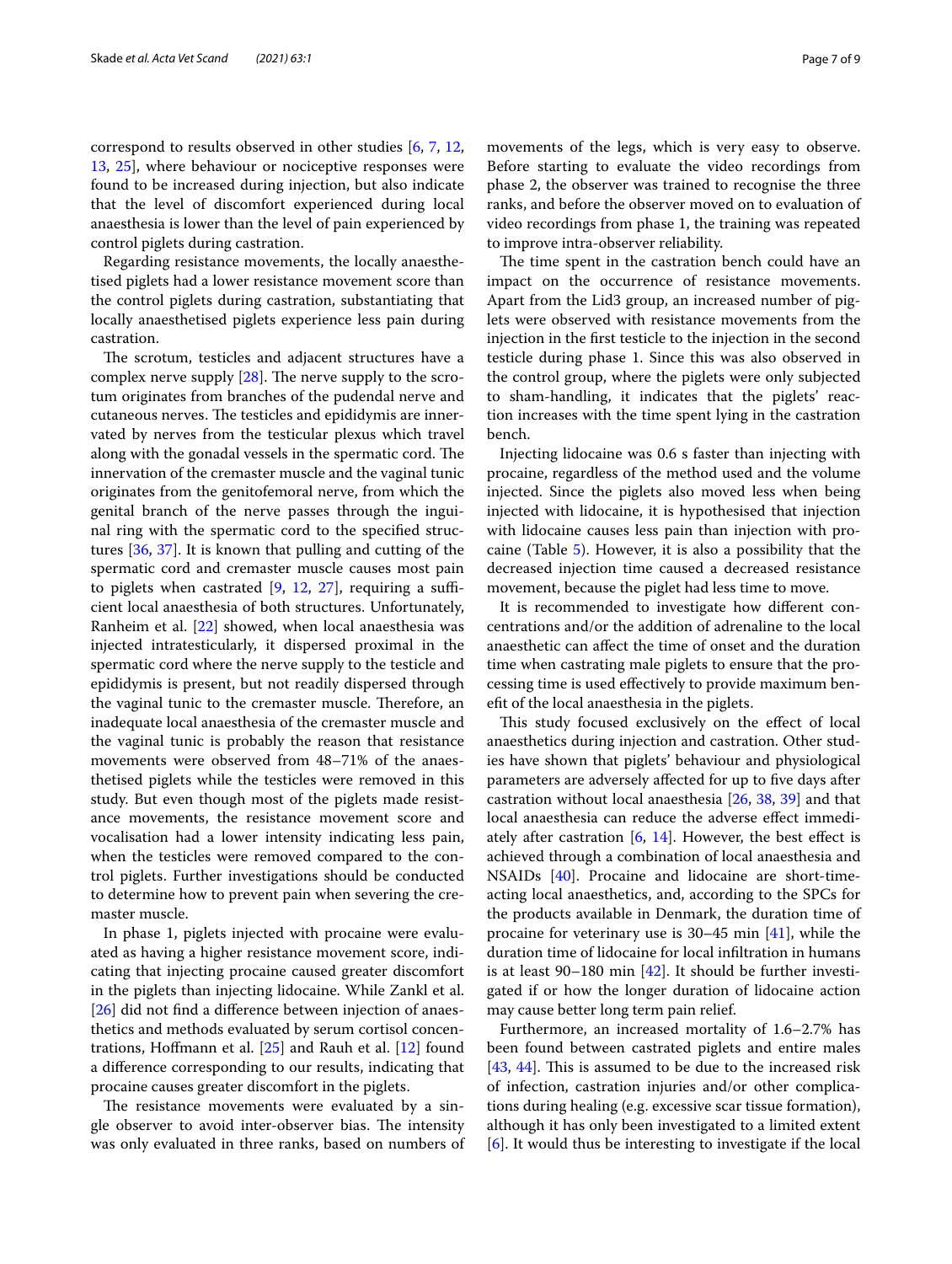anaesthetic drugs afect the risk of infection rate and mortality and how the local anaesthetics are distributed in the tissue, how the distribution is afected by diferent methods and how diferent work procedures afect the piglets' behaviour.

# **Conclusions**

Local anaesthesia results in signifcantly fewer pain responses during castration measured in terms of vocalisation and resistance movements in locally anaesthetised piglets compared with control piglets.

Injection with lidocaine caused less discomfort in the piglets than injection with procaine. In relation to castration, no diferences were found between the use of procaine and lidocaine.

Similarly, no signifcant diference in measurements of vocalisation, resistance movement or time consumption was found between the use of the two-step or three-step method for local anaesthesia injection. Thus, it might be benefcial to use the two-step method, since it tends to be faster and uses a smaller amount of local anaesthetic.

It takes less time to castrate locally anaesthetised piglets, irrespective of the local anaesthetic or method used.

#### **Acknowledgements**

The participating farmer is greatly acknowledged for providing piglets and facilities for the study.

#### **Authors' contributions**

LS and CK designed the study. LD and LS performed the data collection with supervision from CK. MF did the data processing. MF, LS and CK analysed the data. LS drafted the manuscript. All authors read and approved the fnal manuscript.

#### **Funding**

This study was funded by the Swine Levy Fund ([http://www.svineafgiftsfon](http://www.svineafgiftsfonden.dk) [den.dk\)](http://www.svineafgiftsfonden.dk). The funding body had no role in the study's design, collection, or analysis, as well as the interpretation of data or writing of the manuscript.

#### **Availability of data and materials**

The datasets used and analysed during the current study are available from the corresponding author on reasonable request.

#### **Ethics approval and consent to participate**

The study was approved by the Danish Medicines Agency (ID: 2019050308). SEGES Innovation has implemented and maintains a Quality Management System (QMS) to ensure SEGES Innovation compliance in R&D activities with the current Danish Code of Conduct for Research Integrity including standards for responsible conduct of research.

#### **Consent for publication**

Not applicable.

#### **Competing interests**

All four authors worked for Landbrug & Fødevarer, SEGES. The aim of the SEGES is to safeguard the interests of the Danish pig producers. SEGES conducts private research, innovation and dissemination of knowledge. SEGES covers all aspects of farming and farm management from crops, climate and environment, nature preservation to livestock farming and organic production. Knowledge is disseminated through various channels such as technical and scientifc articles in Danish and international journals. SEGES cooperates with a range of private and public research institutes and knowledge

dissemination organizations nationally and internationally. Several of SEGES' projects are fnanced fully or partially by public funding.

Received: 28 May 2020 Accepted: 6 December 2020 Published online: 06 January 2021

#### **References**

- <span id="page-7-0"></span>1. European Commision. European Declaration on alternatives to surgical castration of pigs. [https://ec.europa.eu/food/sites/food/fles/animals/](https://ec.europa.eu/food/sites/food/files/animals/docs/aw_prac_farm_pigs_cast-alt_declaration_en.pdf) [docs/aw\\_prac\\_farm\\_pigs\\_cast-alt\\_declaration\\_en.pdf](https://ec.europa.eu/food/sites/food/files/animals/docs/aw_prac_farm_pigs_cast-alt_declaration_en.pdf). Accessed 22 July 2020
- <span id="page-7-1"></span>2. De Briyne N, Berg C, Blaha T, Temple D. Pig castration: will the EU manage to ban pig castration by 2018? Porcine Health Manag. 2016;2(29):1–11.
- <span id="page-7-2"></span>3. Danish Veterinary and Food Administration. Retningslinjer for kurser i lokalbedøvelse af pattegrise forud for kastration. DVFA, 2019. [https://](https://www.foedevarestyrelsen.dk/SiteCollectionDocuments/Dyrevelfaerd%20og%20veterinaermedicin/Veterin%C3%A6rmedicin/L%C3%A6gemidler%20til%20dyr/Retningslinjer%20for%20kurser%20i%20lokalbed%C3%B8velse%20af%20pattegrise%20forud%20for%20kastration.pdf) [www.foedevarestyrelsen.dk/SiteCollectionDocuments/Dyrevelfaerd%20](https://www.foedevarestyrelsen.dk/SiteCollectionDocuments/Dyrevelfaerd%20og%20veterinaermedicin/Veterin%C3%A6rmedicin/L%C3%A6gemidler%20til%20dyr/Retningslinjer%20for%20kurser%20i%20lokalbed%C3%B8velse%20af%20pattegrise%20forud%20for%20kastration.pdf) [og%20veterinaermedicin/Veterin%C3%A6rmedicin/L%C3%A6gem](https://www.foedevarestyrelsen.dk/SiteCollectionDocuments/Dyrevelfaerd%20og%20veterinaermedicin/Veterin%C3%A6rmedicin/L%C3%A6gemidler%20til%20dyr/Retningslinjer%20for%20kurser%20i%20lokalbed%C3%B8velse%20af%20pattegrise%20forud%20for%20kastration.pdf) [idler%20til%20dyr/Retningslinjer%20for%20kurser%20i%20lokalbed](https://www.foedevarestyrelsen.dk/SiteCollectionDocuments/Dyrevelfaerd%20og%20veterinaermedicin/Veterin%C3%A6rmedicin/L%C3%A6gemidler%20til%20dyr/Retningslinjer%20for%20kurser%20i%20lokalbed%C3%B8velse%20af%20pattegrise%20forud%20for%20kastration.pdf) [%C3%B8velse%20af%20pattegrise%20forud%20for%20kastration.pdf.](https://www.foedevarestyrelsen.dk/SiteCollectionDocuments/Dyrevelfaerd%20og%20veterinaermedicin/Veterin%C3%A6rmedicin/L%C3%A6gemidler%20til%20dyr/Retningslinjer%20for%20kurser%20i%20lokalbed%C3%B8velse%20af%20pattegrise%20forud%20for%20kastration.pdf) Accessed 07 Nov 2019.
- <span id="page-7-3"></span>4. Ison SH, Clutton RE, Giminiani PD, Rutherford KMD. A review of pain assessment in pigs. Front Vet Sci. 2016;3:1–16.
- <span id="page-7-7"></span>5. Herskin MS, Jensen KH. Smerter og lindring heraf under og efter kastration af pattegrise. [DJF Husdyrbrug Report no. 9]. Aarhus, Denmark; 2008.
- <span id="page-7-13"></span>6. Kluivers-Poodt M, Hopster H, Spoolder HAM. Castration under anaesthesia and/or analgesia in commercial pig production. [Animal Sciences Group, Report no. 85]. Wageningen-UR, Holland; 2007.
- <span id="page-7-5"></span>7. Leidig MS, Hertrampf B, Failing K, Schumann A, Reiner G. Pain and discomfort in male piglets during surgical castration with and without local anaesthesia as determined by vocalisation and defence behaviour. Appl Anim Behav Sci. 2009;116:174–8.
- 8. Puppe B, Schön PC, Tuchscherer A, Manteufel G. Castration-induced vocalisation in domestic piglets, Sus Scrofa: complex and specifc alterations of the vocal quality. Appl Anim Behav Sci. 2005;95:67–78.
- <span id="page-7-14"></span>9. Taylor A, Weary DM. Vocal responses of piglets to castration: identifying procedural sources of pain. Appl Anim Behav Sci. 2000;70:17–26.
- <span id="page-7-4"></span>10. Weary DM, Niel L, Flower FC, Fraser D. Identifying and preventing pain in animals. Appl Anim Behav Sci. 2006;100:64–76.
- <span id="page-7-6"></span>11. Yun J, Ollila A, Valros A, Larenza-Menzies P, Heinon M, Oliviero C, Peltoniemi O. Behavioural alterations in piglets after surgical castration: efects of analgesia and anaesthesia. Res Vet Sci. 2019;125:36–42.
- <span id="page-7-8"></span>12. Rauh A, Hofmann K, Harlizius J, Weiß C, Numberger J, Scholz T, et al. Pain and distress response of suckling piglets to injection and castration under local anaesthesia with procaine and licocaine—Part 2: defense behavior, catecholamines, coordination of movements. Tierärztliche Praxis Ausgabe G Grosstiere/Nutztiere. 2019;47:160–70.
- <span id="page-7-17"></span>13. Haga HA, Ranheim B. Castration of piglets: the analgesic efects of intratesticular and intrafunicular lidocaine injection. Vet Anaesth Analg. 2005;32:1–9.
- <span id="page-7-15"></span>14. Hansson M, Lundeheim N, Nyman G, Johansson G. Effect of local anaesthesia and/or analgesia on pain responses induced by piglet castration. Acta Vet Scand. 2011;53:34.
- <span id="page-7-16"></span>15. Kluivers-Poodt M, Houx BB, Robben SRM, Koop G, Lambooij E, Hellebrekers LJ. Efects of a local anaesthetic and NSAID in castration of piglets, on the acute pain responses, growth and mortality. Animal. 2012;6:1469–75.
- <span id="page-7-10"></span>16. Kongsted H, Nielsen CL, Herskin MS. Hvordan lokalbedøver man pattegrise før kastration?—gennemgang af svenske og danske erfaringer. [DCA report no. 134 -November 2018]. Aarhus, Denmark; 2014.
- <span id="page-7-9"></span>17. McGlone JJ, Hellman JM. Local and general anesthetic effects on behavior and performance of two- and seven-week-old castrated and uncastrated piglets. J Anim Sci. 1988;66:3049–58.
- <span id="page-7-11"></span>18. Gutzwiller A. Kastration von Ferkeln unter Lokalanästhesie. Agrar-Forschung. 2003;10:10–3.
- <span id="page-7-12"></span>19. Rault J-L, Lay DC Jr, Marchant-Forde JN. Castration induced pain in pigs and other livestock. Appl Anim Behav Sci. 2011;135:214–25.
- 20. The European Agency for the Evaluation of Medicinal Products/Veterinary Medicines Evaluation Unit: Lidocaine. 1999. [https://www.ema.europ](https://www.ema.europa.eu/en/documents/mrl-report/lidocaine-summary-report-committee-veterinary-medicinal-products_en.pdf) [a.eu/en/documents/mrl-report/lidocaine-summary-report-committee](https://www.ema.europa.eu/en/documents/mrl-report/lidocaine-summary-report-committee-veterinary-medicinal-products_en.pdf)[veterinary-medicinal-products\\_en.pdf.](https://www.ema.europa.eu/en/documents/mrl-report/lidocaine-summary-report-committee-veterinary-medicinal-products_en.pdf) Accessed 07 Nov 2019.